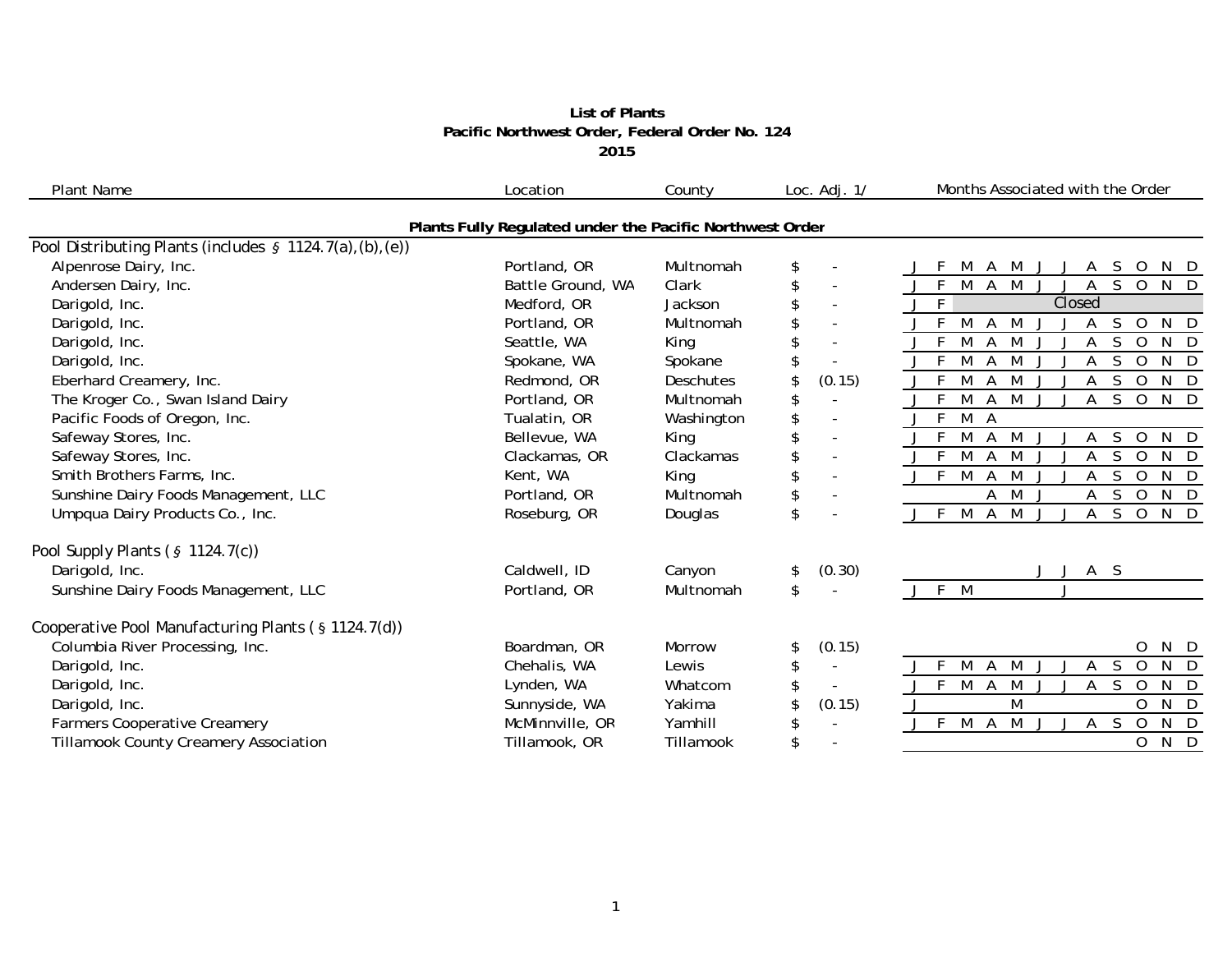### **List of Plants Pacific Northwest Order, Federal Order No. 124 2015**

| <b>Plant Name</b>                                                                                                                        |          | Location                                                                      | County   | Loc. $Adj. 1/$       | Months Associated with the Order                                                                |
|------------------------------------------------------------------------------------------------------------------------------------------|----------|-------------------------------------------------------------------------------|----------|----------------------|-------------------------------------------------------------------------------------------------|
|                                                                                                                                          |          | Qualified Cooperatives under the Pacific Northwest Order                      |          |                      |                                                                                                 |
| Cooperative Associations (Qualified Pursuant to § 1124.18)                                                                               |          |                                                                               |          |                      |                                                                                                 |
| Dairy Farmers of America, Inc.                                                                                                           |          | Kansas City, MO                                                               |          |                      | M<br>S.<br>$\circ$<br>N D<br>A<br>M                                                             |
| <b>Farmers Cooperative Creamery</b>                                                                                                      |          | McMinnville, OR                                                               |          |                      | $\overline{\mathsf{S}}$<br>M<br><b>M</b><br>$N$ D<br>F<br>A<br>$\overline{A}$<br>$\overline{O}$ |
| Northwest Dairy Association                                                                                                              |          | Seattle, WA                                                                   |          |                      | M<br>N D<br>A<br>M<br>S.<br>$\circ$<br>Α                                                        |
| Northwest Independent Milk Producers Association                                                                                         |          | East Olympia, WA                                                              |          |                      | M A M<br><sub>S</sub><br>$N$ D<br>F.<br>$\overline{0}$<br>A                                     |
| Select Milk Producers, Inc.                                                                                                              |          | Artesia, NM                                                                   |          |                      | $S$ O<br>N D<br>A                                                                               |
| <b>Tillamook County Creamery Association</b>                                                                                             |          | Tillamook, OR                                                                 |          |                      | N D<br>M<br>M<br>S<br>$\overline{0}$<br>A<br>Α                                                  |
| Cooperative Reserve Supply Units (Qualified Pursuant to § 1124.11)                                                                       |          |                                                                               |          |                      |                                                                                                 |
| Northwest Independent Milk Producers Association                                                                                         |          | East Olympia, WA                                                              |          |                      | M A M J J A S O<br>N D                                                                          |
| Plants Fully Regulated under Other Federal Orders Distributing or Transferring Fluid Milk Products into the Marketing Area (§ 1124.8(a)) |          |                                                                               |          |                      |                                                                                                 |
| Agropur Inc.                                                                                                                             | F.O. 30  | Maplewood, MN                                                                 | Ramsey   | (0.20)<br>\$         | F<br>M<br>$N$ D<br>S.<br>$\overline{0}$<br>A<br>M                                               |
| Agropur Inc.                                                                                                                             | F.0.33   | Wyoming, MI                                                                   | Kent     | (0.10)<br>\$         | M<br>S.<br>$N$ D<br>-F<br>$\overline{A}$<br>M<br>$\overline{O}$<br>A                            |
| Aurora Organic Dairy                                                                                                                     | F.0.32   | Platteville, CO                                                               | Weld     | 0.55                 | M<br>S.<br>N D<br>A<br>M<br>$\overline{0}$<br>A                                                 |
| Jackson's Dairy                                                                                                                          | F.O. 32  | Hutchinson, KS                                                                | Reno     | 0.30                 | N D<br>F<br>M<br>S<br>A<br>$\Omega$<br>M                                                        |
| The Kroger Co., Mountain View Foods                                                                                                      | F.0.32   | Denver, CO                                                                    | Denver   | 0.65<br>\$           | <sub>S</sub><br>F<br>M<br>A<br>$\overline{0}$<br>N D<br>M<br>Α                                  |
| Nestle USA, Inc.                                                                                                                         | F.O. 33  | Anderson, IN                                                                  | Madison  | 0.10<br>\$           | N D<br>M<br>S<br>Α<br>M<br>$\overline{0}$<br>Α                                                  |
| Saputo Dairy Foods USA, LLC                                                                                                              | F.O. 126 | Sulphur Springs, TX                                                           | Hopkins  | 1.10<br>\$           | F<br>M<br>S<br>N D<br>A<br>M<br>А                                                               |
| Shamrock Foods Company                                                                                                                   | F.O. 131 | Phoenix, AZ                                                                   | Maricopa | \$<br>0.45           | $\overline{M}$<br>$\overline{\mathsf{S}}$<br>$N$ D<br>F<br>A M<br>$\overline{O}$<br>A           |
| <b>WhiteWave Foods</b>                                                                                                                   | F.O. 126 | Dallas, TX                                                                    | Dallas   | \$<br>1.10           | N<br>J<br>$\Omega$                                                                              |
|                                                                                                                                          |          | Producer-Handler Plants under the Pacific Northwest Order (§ 1124.8(b) & .10) |          |                      |                                                                                                 |
| Edward and/or Aileen Brandsma (d/b/a Edaleen Dairy)                                                                                      |          | Lynden, WA                                                                    | Whatcom  | \$<br>$\blacksquare$ | M<br>A<br>S<br>N D<br>M<br>А<br>0                                                               |
| Fishtrap Dairy II (d/b/a Twin Brook Creamery)                                                                                            |          | Lynden, WA                                                                    | Whatcom  | \$                   | F<br>S.<br>M<br>A<br>$N$ D<br>$\Omega$                                                          |
| Fresh Breeze Organic Dairy, Inc.                                                                                                         |          | Lynden, WA                                                                    | Whatcom  | \$                   | M<br>$N$ D<br>F<br>$\mathbf 0$<br>Α<br>S.<br>M<br>Α                                             |
| Garn L. Gilbert, et al. (d/b/a Country Morning Farms)                                                                                    |          | Othello, WA                                                                   | Adams    | \$<br>(0.15)         | M<br>A<br>S<br>0<br>N D<br>M                                                                    |
| Lochmead Farms, Inc. (d/b/a Lochmead Dairy)                                                                                              |          | Junction City, OR                                                             | Lane     | \$                   | S<br>F<br>$N$ D<br>M<br>A<br>M<br>$\overline{O}$<br>Α                                           |
|                                                                                                                                          |          |                                                                               |          |                      |                                                                                                 |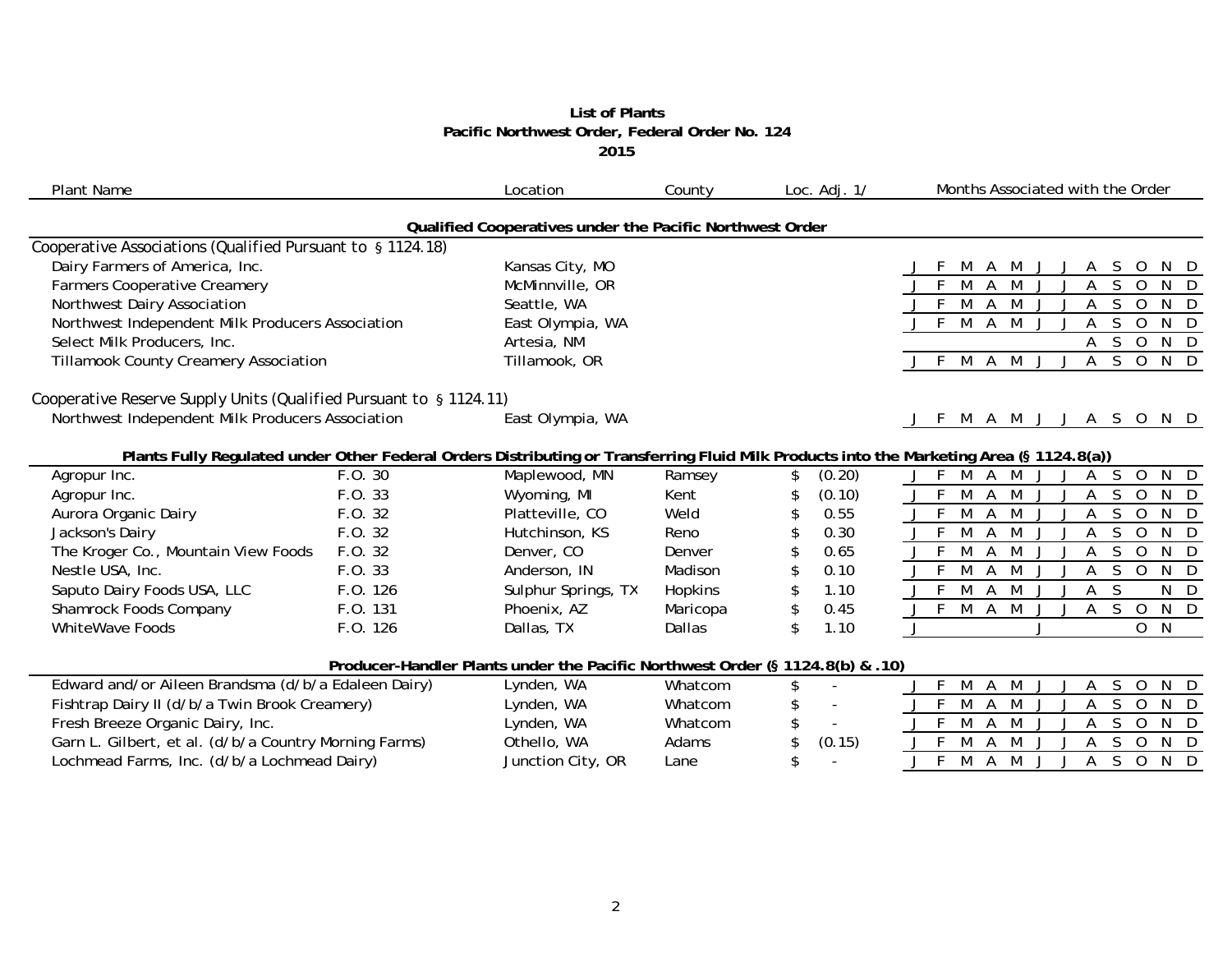# **List of Plants Pacific Northwest Order, Federal Order No. 124 2015**

| Plant Name                      | Location                                                                                | County      | Loc. $Adj. 1/$ | Months Associated with the Order |
|---------------------------------|-----------------------------------------------------------------------------------------|-------------|----------------|----------------------------------|
|                                 | Partially Regulated Distributing Plants under the Pacific Northwest Order (§ 1124.8(c)) |             |                |                                  |
| California Natural Products     | Lathrop, CA                                                                             | San Joaquin | (0.20)         | N<br>D                           |
| Darigold, Inc.                  | Boise, ID                                                                               | Ada         | (0.30)         | N.                               |
| Gossner Foods, Inc.             | Logan, UT                                                                               | Cache       |                | N<br>D                           |
| HP Hood LLC                     | Sacramento, CA                                                                          | Sacramento  | (0.20)<br>\$   | N<br>D                           |
| Meadow Gold Dairies, Inc.       | Boise, ID                                                                               | Ada         | (0.30)         | N.<br>- D                        |
| Meadow Gold Dairies, Inc.       | <b>Great Falls, MT</b>                                                                  | Cascade     | (0.30)         | N<br>D                           |
| <b>Model Dairy</b>              | Reno, NV                                                                                | Washoe      | (0.20)         | N.<br>- D<br>$\overline{A}$      |
| Pacific Foods of Oregon, Inc.   | Tualatin, OR                                                                            | Washington  | \$             | M<br>$\cdot$ D<br>N              |
| Saputo Dairy Foods USA, LLC     | Gustine, CA                                                                             | Merced      | (0.20)         | - D<br>N.                        |
| <b>Straus Family Creamery</b>   | Marshall, CA                                                                            | Sonoma      | (0.10)         | N.<br>$\Box$                     |
| <b>Stremicks Heritage Foods</b> | Riverside, CA                                                                           | Riverside   | 0.10           | M<br>A                           |
| <b>Stremicks Heritage Foods</b> | Santa Ana, CA                                                                           | Orange      | 0.20           | N D                              |
| <b>WhiteWave Foods</b>          | City of Industry, CA                                                                    | Los Angeles | 0.20           | $\cdot$ D<br>N.                  |
| WhiteWave Foods                 | Mt. Crawford, VA                                                                        | Rockingham  | 0.90<br>\$     | N D<br>A                         |
|                                 |                                                                                         |             |                |                                  |

**Exempt Plants under the Pacific Northwest Order (§ 1124.8(e))**

None.

1/ Location adjustments are relative to King County, Washington, Class I differential of \$1.90.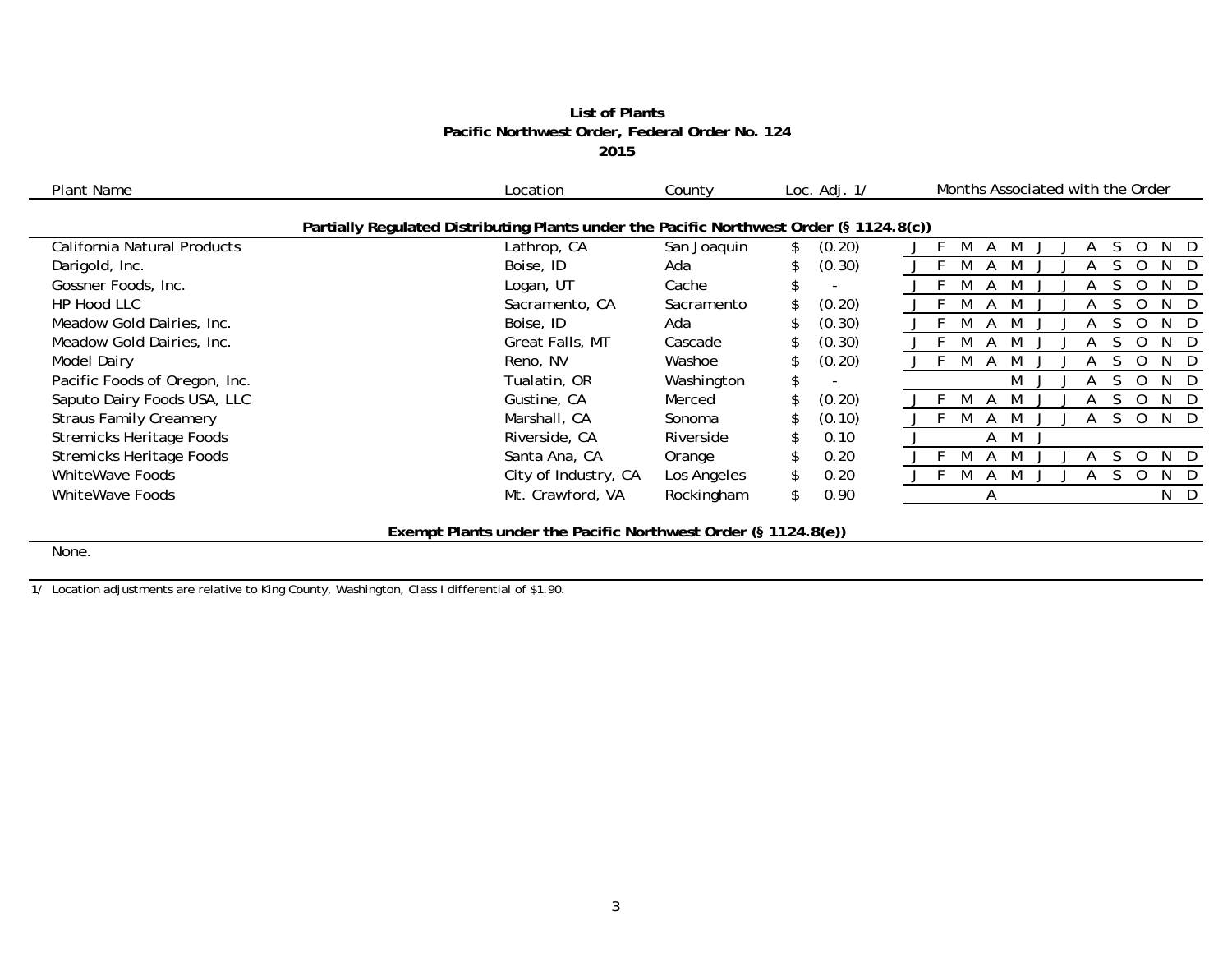## **List of Plants Arizona Order, Federal Order No. 131 2015**

| <b>Plant Name</b>                                              |          | Location                                                            | County   | Loc. Adj. 1/ | Months Associated with the Order                                                                                                         |
|----------------------------------------------------------------|----------|---------------------------------------------------------------------|----------|--------------|------------------------------------------------------------------------------------------------------------------------------------------|
|                                                                |          | Plants Fully Regulated under the Arizona Order                      |          |              |                                                                                                                                          |
| Pool Distributing Plants (includes $\S$ 1131.7(a),(b),(e),(h)) |          |                                                                     |          |              |                                                                                                                                          |
| Danzeisen Dairy, LLC                                           |          | Laveen, AZ                                                          | Maricopa | \$           | D                                                                                                                                        |
| <b>GH Processing</b>                                           |          | Yuma, AZ                                                            | Yuma     | \$<br>(0.25) | $\mathsf{N}$<br>D<br>S.<br>- F<br>M<br>M<br>$\Omega$<br>A                                                                                |
| The Kroger Co., Tolleson Dairy                                 |          | Tolleson, AZ                                                        | Maricopa | \$           | $\overline{F}$<br>$\mathsf{S}$<br>M<br>$\overline{A}$<br>M<br>$\overline{O}$<br>N D<br>A                                                 |
| Safeway Stores, Inc.                                           |          | Tempe, AZ                                                           | Maricopa | \$           | $-F$<br>M<br>$\mathsf{S}$<br>$\overline{0}$<br>N D<br>A<br>M<br>Α                                                                        |
| Sarah Farms                                                    |          | Yuma, AZ                                                            | Yuma     | \$<br>(0.25) | $J$ F<br>$\overline{M}$<br>$\overline{0}$<br>M<br>S.<br>N D<br>A<br>A                                                                    |
| Shamrock Foods Company                                         |          | Phoenix, AZ                                                         | Maricopa | \$           | $\overline{M}$<br>$\overline{\mathsf{S}}$<br>$\overline{0}$<br>N D<br>$J$ F<br>$\mathsf{A}$<br>M<br>A                                    |
| Cooperative Pool Manufacturing Plants (§ 1131.7(d))            |          |                                                                     |          |              |                                                                                                                                          |
| United Dairymen of Arizona                                     |          | Tempe, AZ                                                           | Maricopa | \$           | -F<br>M A M J J A S O N D                                                                                                                |
|                                                                |          | Qualified Cooperatives under the Arizona Order                      |          |              |                                                                                                                                          |
| Cooperative Associations (Qualified Pursuant to § 1131.18)     |          |                                                                     |          |              |                                                                                                                                          |
| United Dairymen of Arizona                                     |          | Tempe, AZ                                                           |          |              | A M J J A S O<br>N D<br>M<br>- F                                                                                                         |
|                                                                |          |                                                                     |          |              | Plants Fully Regulated under Other Federal Orders Distributing or Transferring Fluid Milk Products into the Marketing Area (§ 1131.8(a)) |
| Agropur Inc.                                                   | F.0.33   | Wyoming, MI                                                         | Kent     | (0.55)       | $\mathsf{F}$<br>M<br>N D<br>A<br>M<br>S<br>$\mathbf 0$                                                                                   |
| Aurora Organic Dairy                                           | F.0.32   | Platteville, CO                                                     | Weld     | 0.10         | E<br>S<br>$\overline{0}$<br>M<br>N D<br>A<br>M<br>А                                                                                      |
| <b>GH Dairy</b>                                                | F.0.126  | El Paso, TX                                                         | El Paso  | (0.10)       | F<br>$\mathsf{S}$<br>$\overline{O}$<br>N D<br>M<br>$\overline{A}$<br>M                                                                   |
| Jackson's Dairy                                                | F.O. 32  | Hutchinson, KS                                                      | Reno     | (0.15)       | $\sqrt{F}$<br>$\overline{M}$<br>$\overline{M}$<br>$\overline{0}$<br>$N$ D<br>$\overline{A}$<br>S<br>A                                    |
| The Kroger Co., Mountain View Foods                            | F.O. 32  | Denver, CO                                                          | Denver   | 0.20<br>\$   | F<br>M<br>$\overline{0}$<br>N<br>A<br>M<br>S<br>D<br>A                                                                                   |
| Nestle USA, Inc.                                               | F.0.33   | Anderson, IN                                                        | Madison  | (0.35)       | M<br>S<br>$J$ F<br>M<br>$\overline{O}$<br>$\mathsf{N}$<br>D<br>A                                                                         |
| <b>Plains Dairy Products</b>                                   | F.0.126  | Amarillo, TX                                                        | Potter   | 0.05         | $J$ F<br>$\mathsf{S}$<br>$\overline{0}$<br>M<br>$\overline{A}$<br>M<br>N D<br>A                                                          |
| Prairie Farms Dairy, Inc.                                      | F.O. 32  | Granite City, IL                                                    | Madison  | (0.35)       | M<br>$\mathsf{S}$<br>$\overline{0}$<br>$N$ D<br>M<br>A                                                                                   |
| Safeway Stores, Inc.                                           | F.O. 32  | Denver, CO                                                          | Denver   | 0.20<br>\$   | $J$ F<br>M<br>$\overline{0}$<br>$\overline{A}$<br>M<br><sub>S</sub><br>$N$ D<br>A                                                        |
| Saputo Dairy Foods USA, LLC                                    | F.O. 126 | Sulphur Springs, TX                                                 | Hopkins  | 0.65<br>\$   | J F M<br>$\mathsf{A}$<br>M<br>S.<br>O N D<br>Α                                                                                           |
| Shamrock Foods Company                                         | F.0.5    | Verona, VA                                                          | Augusta  | 0.45<br>\$   | M<br>$S$ 0<br>A                                                                                                                          |
| WhiteWave Foods                                                | F.O. 126 | Dallas, TX                                                          | Dallas   | \$<br>0.65   | M J<br>A S O N D<br>M A<br>J F<br>J                                                                                                      |
|                                                                |          | Producer-Handler Plants under the Arizona Order (§ 1131.8(b) & .10) |          |              |                                                                                                                                          |

None.